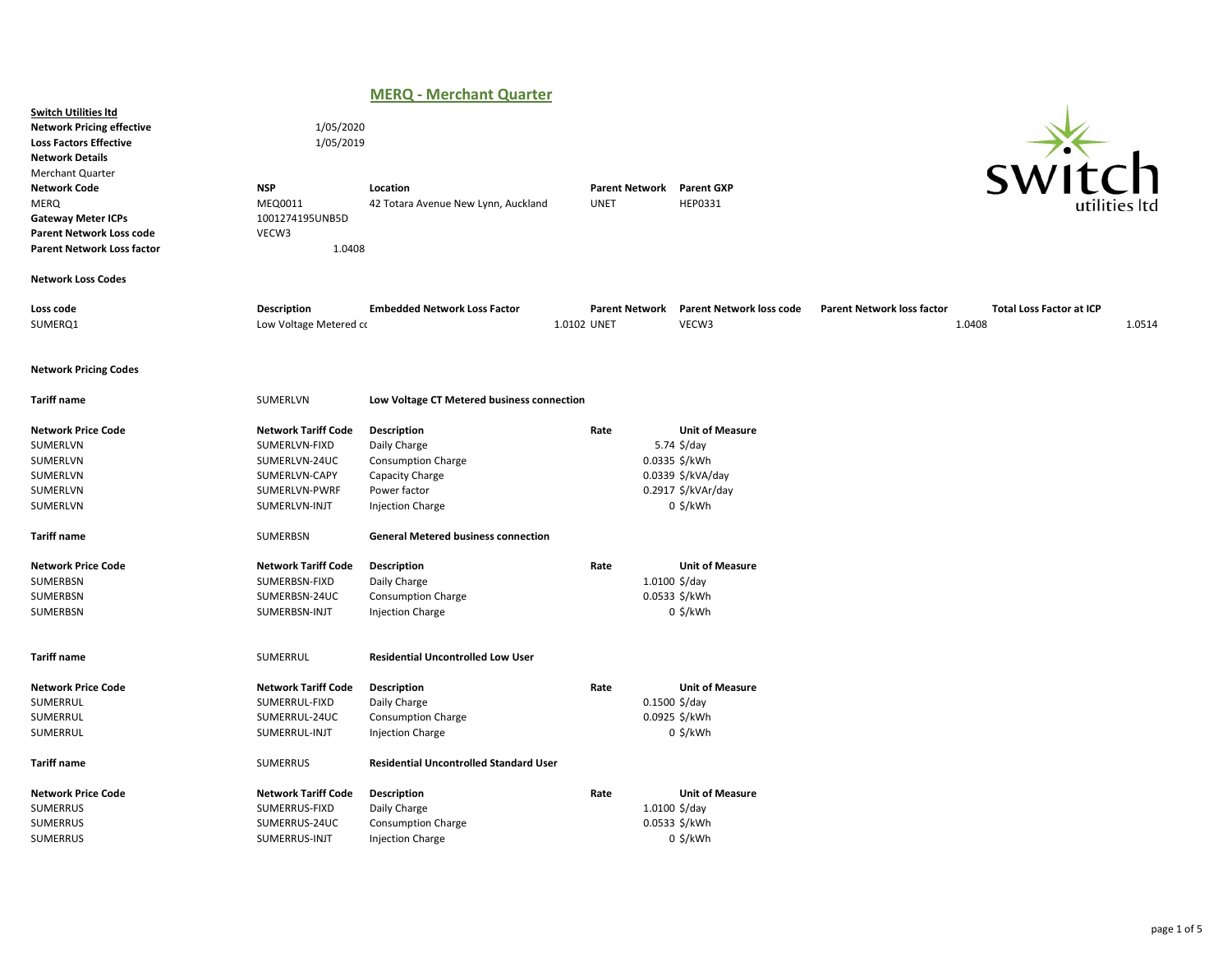# PINE - The Pines

| <b>Switch Utilities Itd</b><br><b>Network Pricing effective</b><br><b>Loss Factors Effective</b><br><b>Network Details</b><br>The Pines<br><b>Network Code</b><br>PINE<br><b>Gateway Meter ICPs</b><br><b>Parent Network Loss code</b><br><b>Parent Network Loss factor</b> | 1/05/2020<br>1/05/2019<br><b>NSP</b><br>PIN0011<br>1001294530UNF71<br>VECW3<br>1.0408 | Location<br>25 Bute Road, Browns Bay, Auckland 0630                                 | <b>Parent Network</b><br><b>UNET</b> | <b>Parent GXP</b><br>ALB0331                          | SWIt                                                                           | $\mathsf{C}\mathsf{h}$<br>utilities ltd |
|-----------------------------------------------------------------------------------------------------------------------------------------------------------------------------------------------------------------------------------------------------------------------------|---------------------------------------------------------------------------------------|-------------------------------------------------------------------------------------|--------------------------------------|-------------------------------------------------------|--------------------------------------------------------------------------------|-----------------------------------------|
| <b>Network Loss Codes</b>                                                                                                                                                                                                                                                   |                                                                                       |                                                                                     |                                      |                                                       |                                                                                |                                         |
| Loss code<br>SUPINE1                                                                                                                                                                                                                                                        | Description<br>Low Voltage Metered co                                                 | <b>Embedded Network Loss Factor</b>                                                 | <b>Parent Network</b><br>1.0102 UNET | <b>Parent Network loss code</b><br>VECW3              | <b>Parent Network loss factor</b><br><b>Total Loss Factor at ICP</b><br>1.0408 | 1.0514                                  |
| <b>Network Pricing Codes</b>                                                                                                                                                                                                                                                |                                                                                       |                                                                                     |                                      |                                                       |                                                                                |                                         |
| <b>Tariff name</b>                                                                                                                                                                                                                                                          | <b>SUPINBSN</b>                                                                       | <b>General Metered business connection</b>                                          |                                      |                                                       |                                                                                |                                         |
| <b>Network Price Code</b><br><b>SUPINBSN</b><br><b>SUPINBSN</b><br><b>SUPINBSN</b>                                                                                                                                                                                          | <b>Network Tariff Code</b><br>SUPINBSN-FIXD<br>SUPINBSN-24UC<br>SUPINBSN-INJT         | Description<br>Daily Charge<br><b>Consumption Charge</b><br><b>Injection Charge</b> | Rate<br>$1.0100$ \$/day              | <b>Unit of Measure</b><br>0.0533 \$/kWh<br>$0$ \$/kWh |                                                                                |                                         |
| <b>Tariff name</b>                                                                                                                                                                                                                                                          | SUPINRUL                                                                              | <b>Residential Uncontrolled Low User</b>                                            |                                      |                                                       |                                                                                |                                         |
| <b>Network Price Code</b><br>SUPINRUL<br>SUPINRUL<br>SUPINRUL                                                                                                                                                                                                               | <b>Network Tariff Code</b><br>SUPINRUL-FIXD<br>SUPINRUL-24UC<br>SUPINRUL-INJT         | Description<br>Daily Charge<br><b>Consumption Charge</b><br><b>Injection Charge</b> | Rate<br>$0.1500$ \$/day              | <b>Unit of Measure</b><br>0.0925 \$/kWh<br>$0$ \$/kWh |                                                                                |                                         |
| <b>Tariff name</b>                                                                                                                                                                                                                                                          | <b>SUPINRUS</b>                                                                       | <b>Residential Uncontrolled Standard User</b>                                       |                                      |                                                       |                                                                                |                                         |
| <b>Network Price Code</b><br><b>SUPINRUS</b><br><b>SUPINRUS</b><br><b>SUPINRUS</b>                                                                                                                                                                                          | <b>Network Tariff Code</b><br>SUPINRUS-FIXD<br>SUPINRUS-24UC<br>SUPINRUS-INJT         | Description<br>Daily Charge<br><b>Consumption Charge</b><br><b>Injection Charge</b> | Rate<br>$1.0100 \frac{5}{day}$       | <b>Unit of Measure</b><br>0.0533 \$/kWh<br>$0$ \$/kWh |                                                                                |                                         |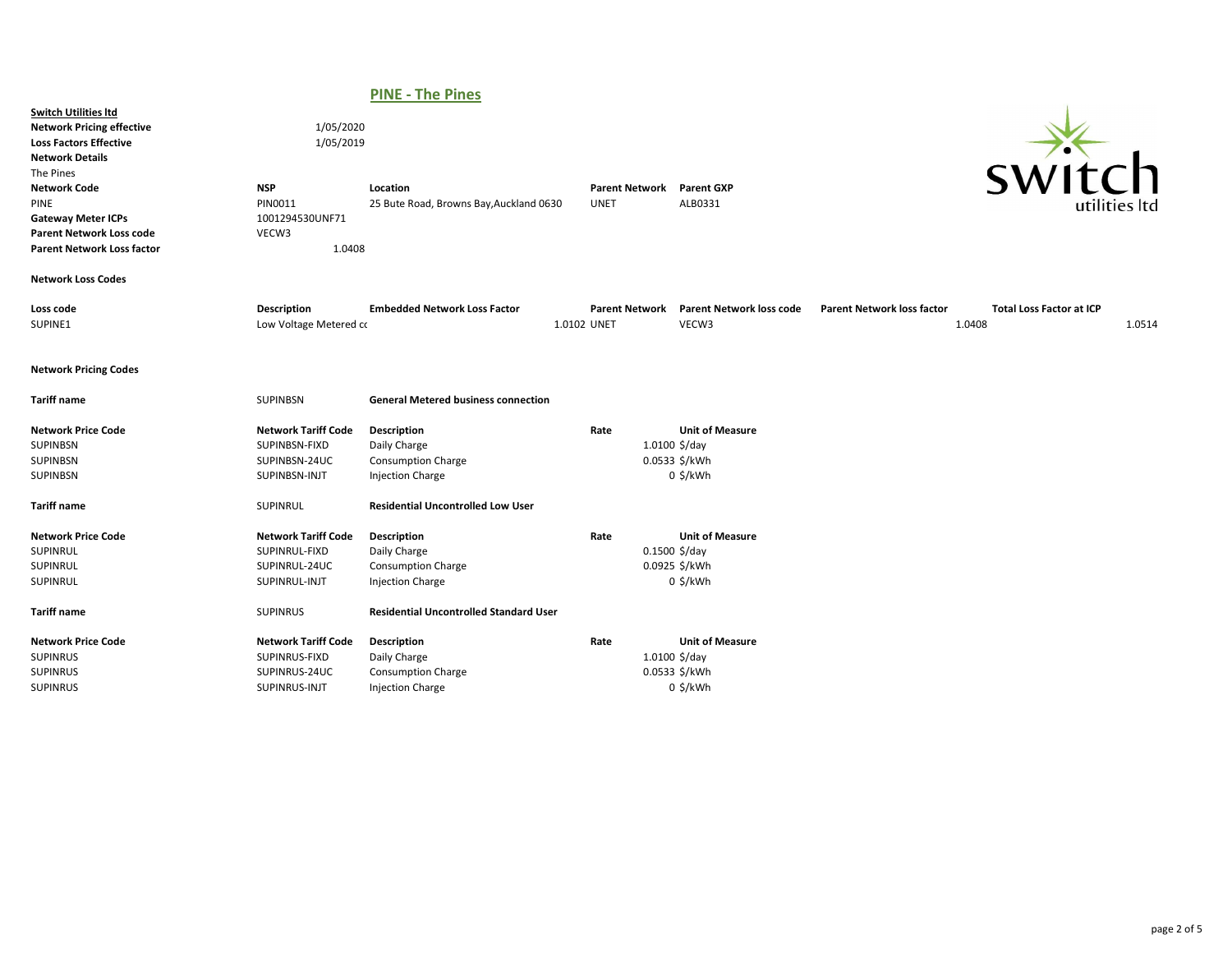## BRCK - Brickworks

Switch Utilities ltd Network Pricing effective 1/05/2020 Loss Factors Effective 1/05/2019 Network Details Brickworks<br>Network Code



| <b>Network Code</b><br><b>BRCK</b>                                                                              |                                                                               | Location<br>160 Hobsonville Point Rd                                                | <b>UNET</b>                | <b>Parent Network</b>                      | <b>Parent GXP</b><br><b>HEN0331</b>                                      |                                   | <b>SVVILLII</b>                                     | utilities ltd    |
|-----------------------------------------------------------------------------------------------------------------|-------------------------------------------------------------------------------|-------------------------------------------------------------------------------------|----------------------------|--------------------------------------------|--------------------------------------------------------------------------|-----------------------------------|-----------------------------------------------------|------------------|
| <b>NSP</b><br><b>Gateway Meter ICPs</b><br><b>Parent Network Loss code</b><br><b>Parent Network Loss factor</b> | <b>BCK0011</b><br>1001293872UNC39<br>VECW3<br>1.0408                          | <b>BCK0011</b><br>1001293876UND33<br>VECW3<br>1.0408                                | 1.0514                     | <b>BCK0012</b><br>1001293875UN1F3<br>VECW1 |                                                                          |                                   |                                                     |                  |
| <b>Network Loss Codes</b>                                                                                       |                                                                               |                                                                                     |                            |                                            |                                                                          |                                   |                                                     |                  |
| Loss code<br>SUBRCK1<br>SUBRCK2                                                                                 | Description<br>Low Voltage Metered co<br>Low Voltage Metered co               | <b>Embedded Network Loss Factor</b>                                                 | 1.0102 UNET<br>1.0000 UNET | <b>Parent Network</b>                      | <b>Parent Network loss code</b><br>VECW3<br>VECW1                        | <b>Parent Network loss factor</b> | <b>Total Loss Factor at ICP</b><br>1.0408<br>1.0514 | 1.0514<br>1.0514 |
| <b>Network Pricing Codes</b>                                                                                    |                                                                               |                                                                                     |                            |                                            |                                                                          |                                   |                                                     |                  |
| <b>Tariff name</b>                                                                                              | SUBCKBSN                                                                      | <b>General Metered business connection</b>                                          |                            |                                            |                                                                          |                                   |                                                     |                  |
| <b>Network Price Code</b><br>SUBCKBSN<br>SUBCKBSN<br><b>SUBCKBSN</b>                                            | <b>Network Tariff Code</b><br>SUBCKBSN-FIXD<br>SUBCKBSN-24UC<br>SUBCKBSN-INJT | Description<br>Daily Charge<br><b>Consumption Charge</b><br><b>Injection Charge</b> | Rate                       |                                            | <b>Unit of Measure</b><br>$1.0100$ \$/day<br>0.0533 \$/kWh<br>$0$ \$/kWh |                                   |                                                     |                  |
| <b>Tariff name</b>                                                                                              | <b>SUBCKRUL</b>                                                               | <b>Residential Uncontrolled Low User</b>                                            |                            |                                            |                                                                          |                                   |                                                     |                  |
| <b>Network Price Code</b><br>SUBCKRUL<br><b>SUBCKRUL</b><br><b>SUBCKRUL</b>                                     | <b>Network Tariff Code</b><br>SUBCKRUL-FIXD<br>SUBCKRUL-24UC<br>SUBCKRUL-INJT | Description<br>Daily Charge<br><b>Consumption Charge</b><br><b>Injection Charge</b> | Rate                       |                                            | <b>Unit of Measure</b><br>$0.1500$ \$/day<br>0.0925 \$/kWh<br>$0$ \$/kWh |                                   |                                                     |                  |
| <b>Tariff name</b>                                                                                              | <b>SUBCKRUS</b>                                                               | <b>Residential Uncontrolled Standard User</b>                                       |                            |                                            |                                                                          |                                   |                                                     |                  |
| <b>Network Price Code</b><br><b>SUBCKRUS</b><br><b>SUBCKRUS</b><br><b>SUBCKRUS</b>                              | <b>Network Tariff Code</b><br>SUBCKRUS-FIXD<br>SUBCKRUS-24UC<br>SUBCKRUS-INJT | Description<br>Daily Charge<br><b>Consumption Charge</b><br><b>Injection Charge</b> | Rate                       |                                            | <b>Unit of Measure</b><br>$1.0100$ \$/day<br>0.0533 \$/kWh<br>$0$ \$/kWh |                                   |                                                     |                  |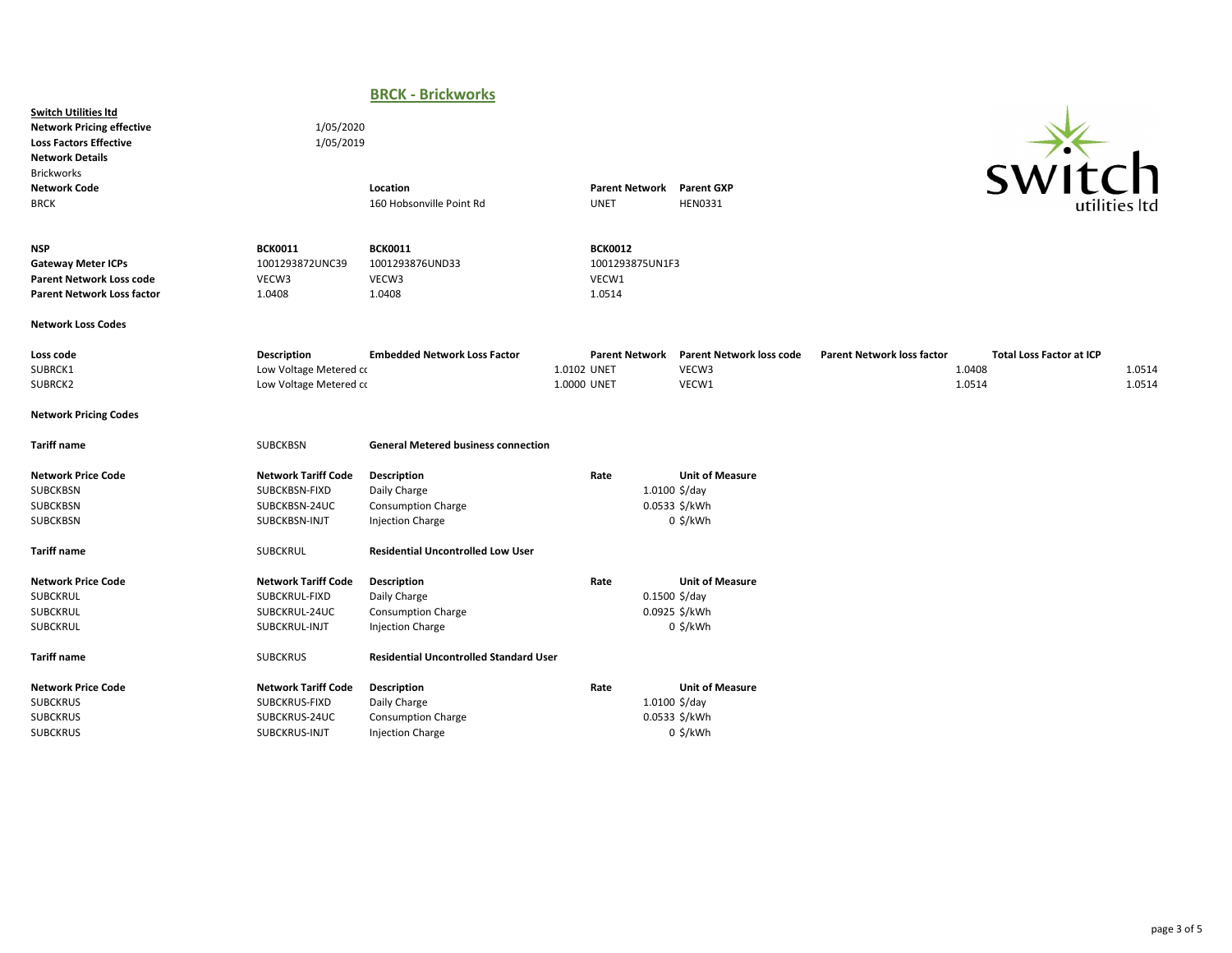## ADMT - Elevate Apartments

Switch Utilities ltd Network Pricing effective 1/05/2020 Loss Factors Effective 1/05/2020

Network Details Elevate Apartments

24 Taranaki Street Te Aro Wellington Gateway Meter ICPs 0000155135CK910 Parent Network Loss code VECG2 Parent Network Loss factor 1.0285

Network Code **NSP** Location Control Detwork Parent Network Parent GXP<br>ADMT ADMT DELEO011 24 Taranaki Street Te Aro Wellington CKHK CPK0111

### Network Loss Codes

| Loss code | Description                   | <b>Embedded Network Loss Factor</b> | <b>Parent Network</b> | Parent Network loss code | <b>Parent Network loss factor</b> | Total Loss Factor at ICP |        |
|-----------|-------------------------------|-------------------------------------|-----------------------|--------------------------|-----------------------------------|--------------------------|--------|
| SUADMT1   | Low Voltage connection        |                                     | 1.0249 CKHK           | VECG2                    | 1.0285                            |                          | 1.0541 |
| SUADMT2   | <b>Transformer Connectior</b> |                                     | 1.0000 CKHK           | VECG2                    | 1.0285                            |                          | 1.0285 |
|           |                               |                                     |                       |                          |                                   |                          |        |

### Network Pricing Codes

Tariff name SUADMRLU Residential Low User Connections Network Price Code **Network Tariff Code Description Network Tariff Code Constant Constant Price Code Unit of Measure**<br>SUADMRLU-FIXD Daily Charge **Rate** 1.1500 \$/day SUADMRLU SUADMRLU-FIXD Daily Charge SUADMRLU SUADMRLU-24UC Consumption Charge 60.0966 \$/kWh (0.0966 \$/kWh Tariff name SUADMRSU Residential Standard User Connections

| <b>Network Price Code</b> | <b>Network Tariff Code</b> | <b>Description</b>        | Rate          | <b>Unit of Measure</b> |
|---------------------------|----------------------------|---------------------------|---------------|------------------------|
| SUADMRSU                  | SUADMRSU-FIXD              | Daily Charge              | 0.9393 \$/day |                        |
| SUADMRSU                  | SUADMRSU-24UC              | <b>Consumption Charge</b> |               | 0.0606 \$/kWh          |

Tariff name Tariff name SUADMGLV15 General Metered business connection <= 15KVA

| Network Price Code | Network Tariff Code | Description               | Rate | <b>Unit of Measure</b> |
|--------------------|---------------------|---------------------------|------|------------------------|
| SUADMGLV15         | SUADMGLV15-FIXD     | Daily Charge              |      | $0.5233$ \$/day        |
| SUADMGLV15         | SUADMGLV15-24UC     | <b>Consumption Charge</b> |      | 0.0473 \$/kWh          |

### Tariff name Tariff name SUADMGLV69 General Metered business connection >15 and <= 69 KVA

| Network Price Code | Network Tariff Code | Description               | Rate | <b>Unit of Measure</b> |
|--------------------|---------------------|---------------------------|------|------------------------|
| SUADMGLV69         | SUADMGLV69-FIXD     | Daily Charge              |      | 1.2944 \$/day          |
| SUADMGLV69         | SUADMGLV69-24UC     | <b>Consumption Charge</b> |      | 0.0328 \$/kWh          |